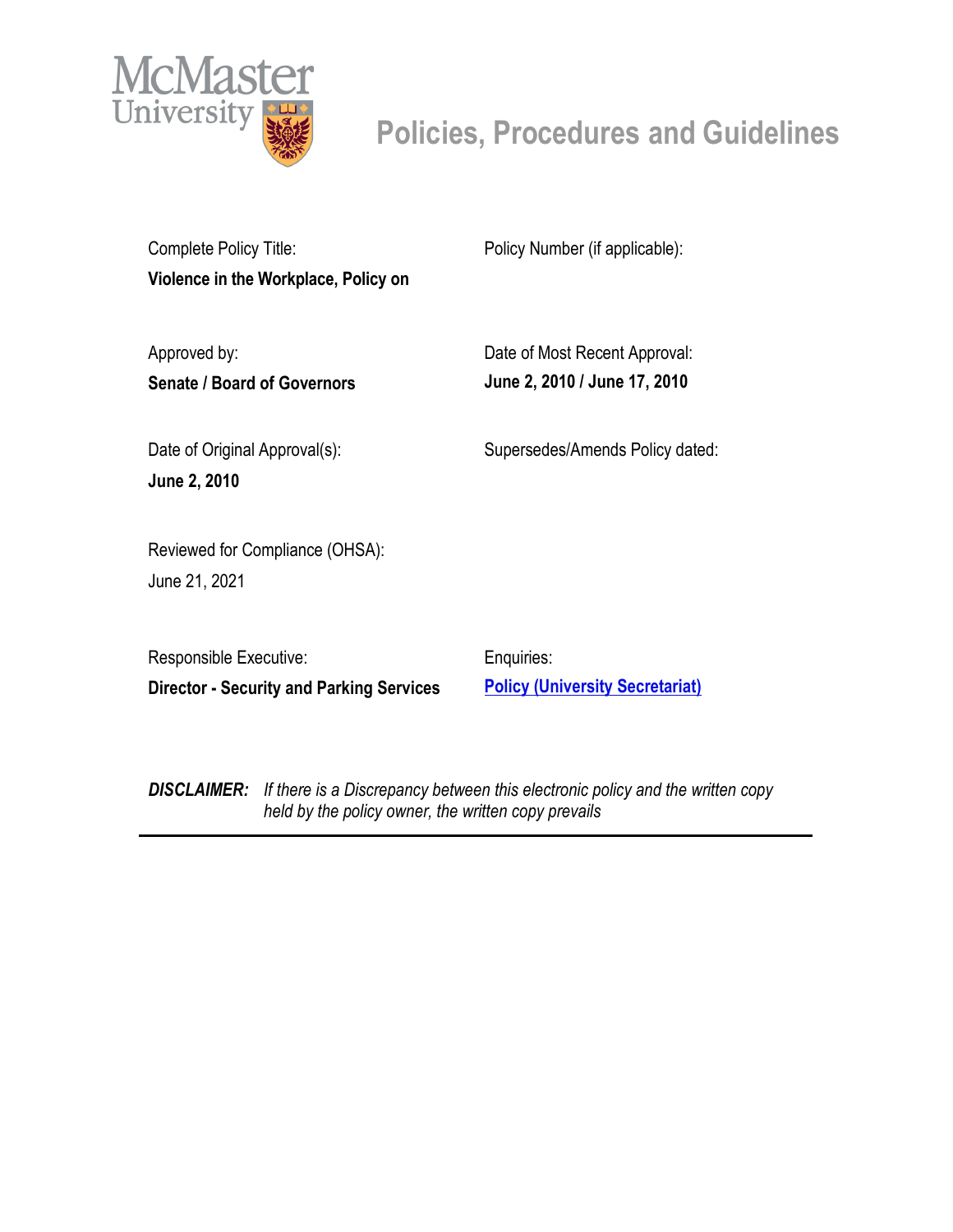#### **STATEMENT OF COMMITMENT**:

- 1. In support of the McMaster University Workplace Environmental Health and Safety Policy, the University is committed to the prevention of workplace violence. All acts of workplace violence are strictly prohibited. Every worker must work in compliance with this policy and the supporting program. Supervisors are responsible for ensuring that measures and procedures are followed by workers and that workers have the information they need to protect themselves.
- 2. McMaster University is committed to fostering, creating and maintaining a violence-free environment for all members of the University community. Focus of the Violence Prevention Policy and Program include:
	- a. identifying appropriate means and resources for assessing risks to violence in the workplace;
	- b. promoting awareness of the McMaster University Policy on Violence in the Workplace through training and communication; and
	- c. informing the University community about response protocols for dealing with a violent or potentially violent situation.
- 3. McMaster University will hold workers, students and visitors accountable by imposing discipline and other sanctions (up to and including discharge, expulsion and trespass notices). In doing so, the University will act in accordance with the rights and obligations established by collective agreements and University policy.

Criminal or civil proceedings may be initiated against individuals who engage in workplace violence.

- 4. McMaster University recognizes that the *Ontario Occupational Health and Safety Act* applies to all instances of violence in the workplace. Work Refusals relating to violence in the workplace, or direct threats of violence, shall be governed by the Risk Management Manual #114 Work Refusal Program.
- 5. The commitments in this Policy are intended to ensure that reasonable precautions are taken to prevent violence within the University community.

### **PURPOSE AND SCOPE**

6. This Policy provides a framework within which established protocols are identified for assessing the risk of violence in the workplace, dealing with violent situations, specific threats of violence, and emergency responses to violent behavior.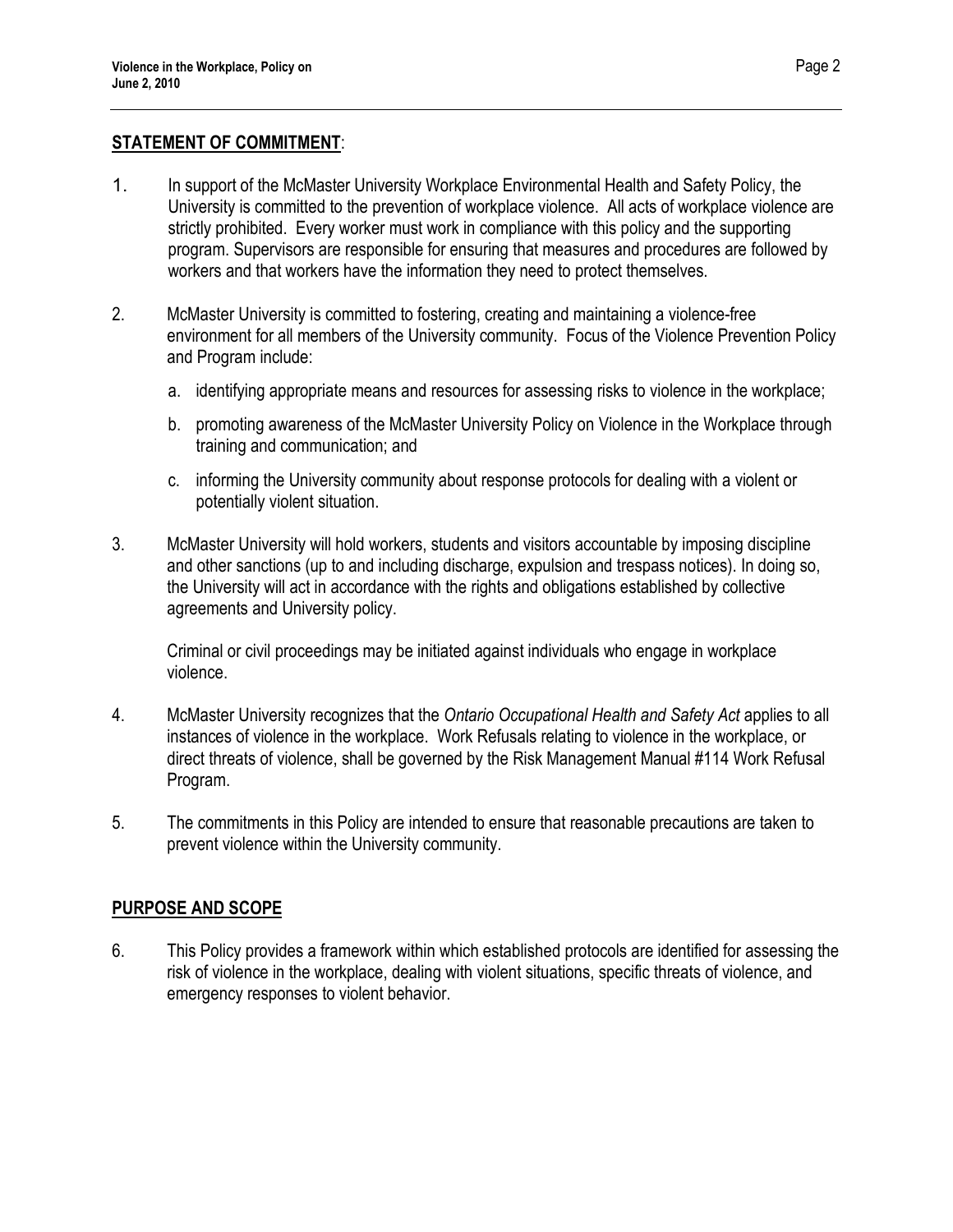- 7. The scope of this policy includes all:
	- McMaster University employees;
	- McMaster University students;
	- Visitors and volunteers; and
	- Contractors and subcontractors engaged by McMaster University.

### **DEFINITIONS**

- 8. **Worker:** Any person providing services for the employer for monetary compensation, as defined for the application of this Policy under the Occupational Health and Safety Act.
- 9. **Workplace Violence**: is defined by the *Occupational Health and Safety Act*, to mean:
	- The exercise of physical force by a person against a worker, in a workplace, that causes or could cause physical injury to the worker,
	- An attempt to exercise physical force against a worker, in workplace, that could cause physical injury to a worker,
	- A statement or behaviour that it is reasonable for a worker to interpret as a threat to exercise physical force against the worker, in a workplace, that causes physical injury to the worker.

Workplace violence includes domestic violence that could cause physical injury to a worker in a workplace.

### **TRAINING AND COMMUNICATION**

- 10. The Workplace Violence Policy and Program will be communicated to the University community and the University will make the Policy publicly available on its website.
- 11. Violence in the Workplace information and awareness training will be provided to all employees as appropriate, based on the risk assessment outcomes.

### **SPECIFIC RISKS OR THREATS OF VIOLENCE**

12. In the case of a direct threat or act of violence, all University workers are expected to activate emergency response procedures. For the main University campus, Security and Parking Services should be contacted by dialing ext. 88 or activating a Red Emergency Pole. For most off site locations excluding the hospitals, the local emergency number must be dialed (i.e. 911).